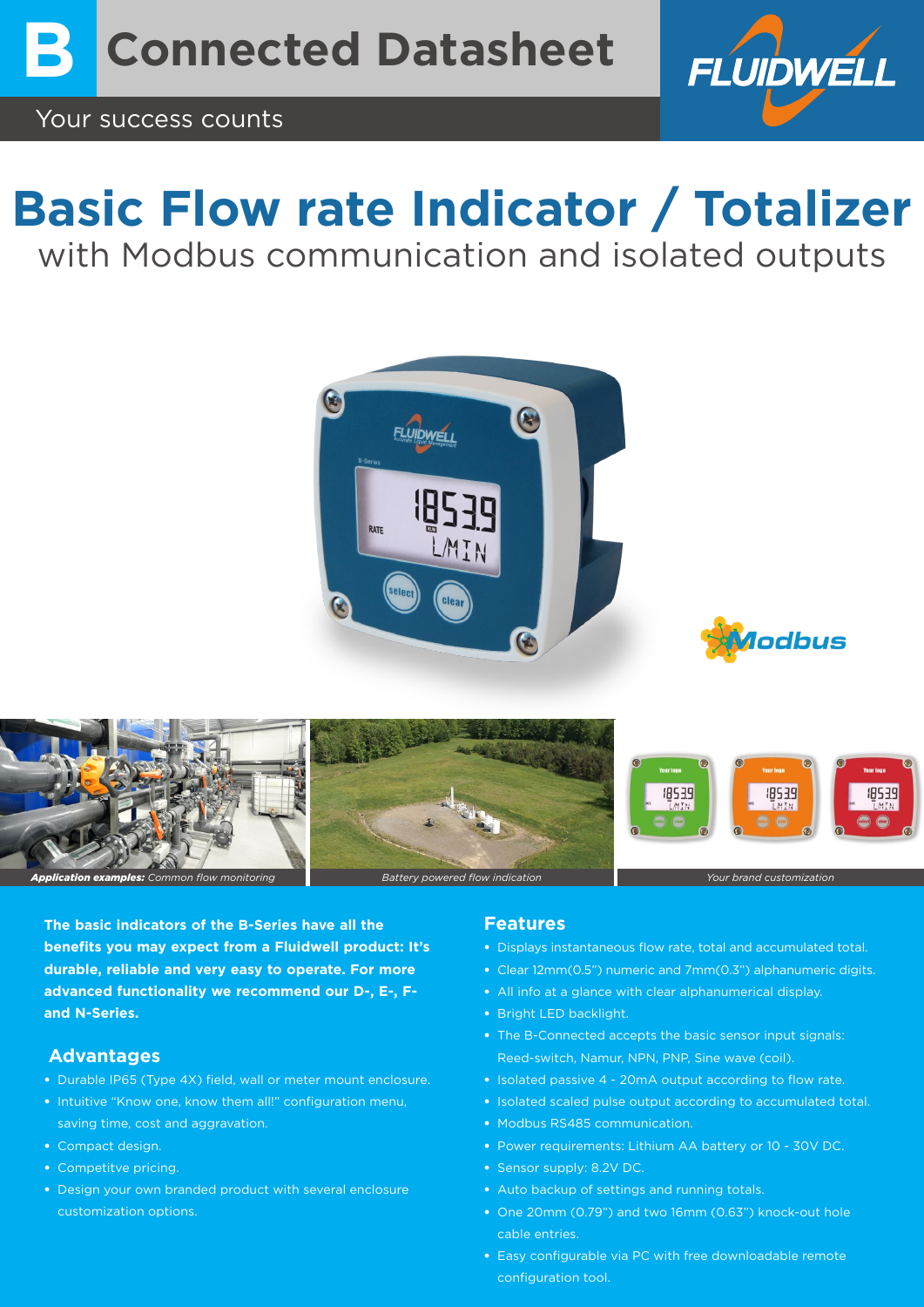

### **Introduction**

The Modbus communcation and isolated output signals make the B-Connected a dedicated flow transmitter for connection to an automation network or PLC. The display shows flow rate, total and accumulated total. On-screen engineering units are easily configured from a comprehensive selection.

# **Display**

The main process information is displayed with 7 digits (12mm, 0.47") to show flow rate, total or accumulated total. The 7 alpha-numeric digits (7mm, 0.28") are used for the flow rate measurement units and the clear setup menu messages. For good readings in full sunlight and darkness, the B-Connected is provided with a bright backlight.

# **Analog output**

The flow rate is transmitted with the isolated 4 - 20mA output signal. The output signal can be scaled to any desired range.

# **Configuration**

The B-Series uses the same highly appreciated configuration structure of our Fluidwell product series. Each setting is clearly indicated with an alphanumerical description, which avoids confusing abbreviations. Once familiar with one B-series product, you will be able to program all models in all series without a manual. In other words: know one, know them all.

## **Remote configuration**

Even more user-friendly is the remote configuration via a PC using the free downloadable Configuration Software. Connect the B-Series Modbus RS485 connector with the special Configuration Cable (ACE06) to the USB port of your PC.

# **Pulse outputs**

An isolated scaled pulse output is available according the accumulated total. The pulse length can be set to 5ms, 15msec or 100ms.



# **Communication**

Processed data can be read, total can be cleared and settings can be read and modified through the Modbus RS485 Communication link.

# **Power requirements**

The B-Connected can be powered with a single 3.6V lithium AA battery. The basic 10 - 30V DC power supply can supply the B-Connected including the backlight and offers an 8.2V DC sensor supply.



All info at a glance



Easy to install



Easy to program



Know one know them all!





Reliable User-friendly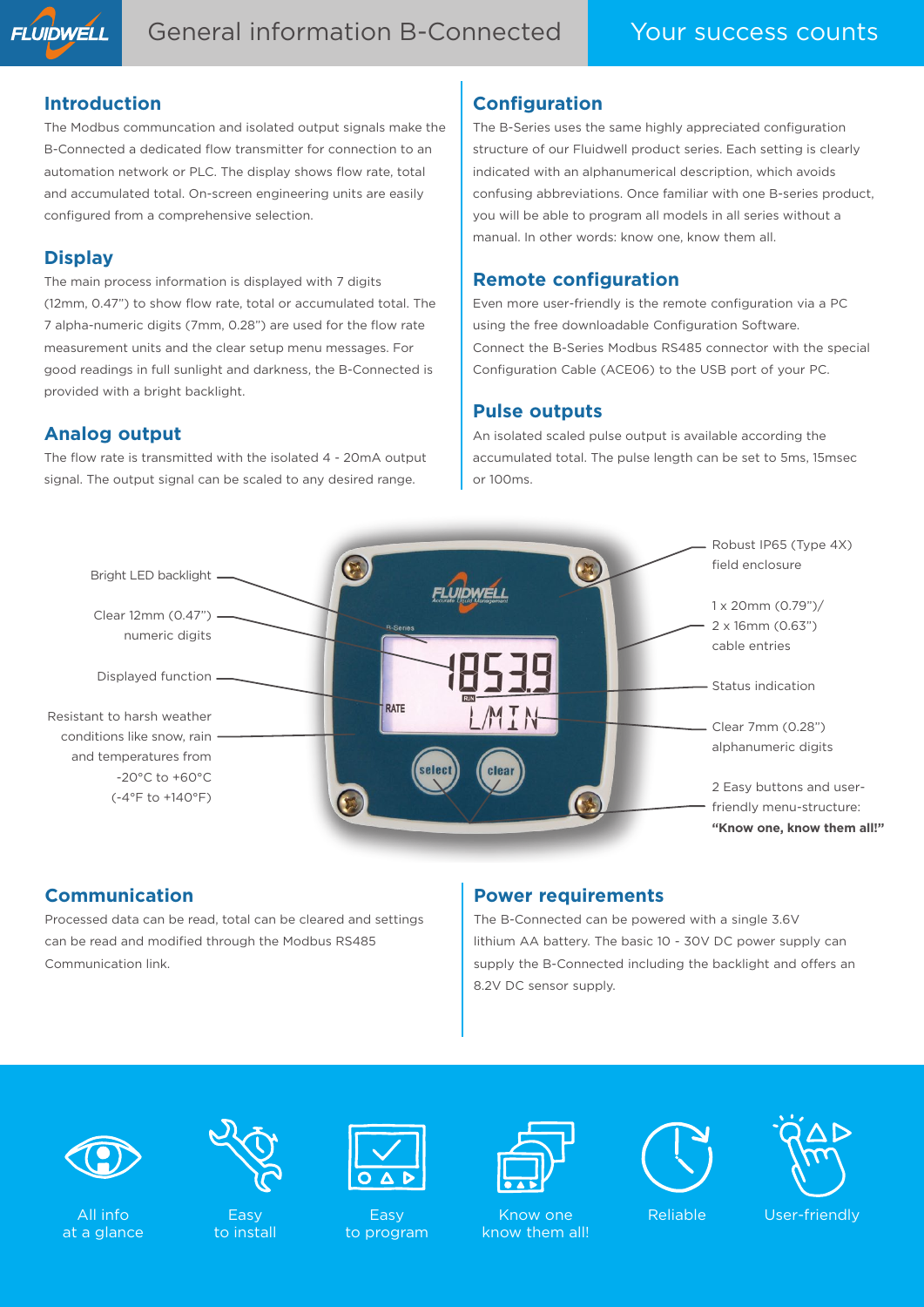## **Overview application B-Connected**

Basic flow measurement where re-transmission of the flow rate and/or totalizer functions or serial communication is required. The B-series offers you an economical solution for common industrial applications. Nothing more, nothing less. For intrinsically safe applications we offer our rugged, field mount F-Series indicators, for explosion proof applications we offer our E-Series indicators and for panel mount applications we offer our D-Series indicators.



Flowmeter input

# **Signal input**

The B-Connected accepts the basic flowmeter input signals: Namur, Reed-switch, NPN, PNP and Sine wave (coil). The input signal type can easily be selected in the configuration menu

| <b>Type of signal</b> | <b>Resistance</b>         | <b>Low Pass filter</b><br>(LP) | Max. frequency          | <b>Max. frequency</b><br><b>Low Pass filter</b><br>(LP) | Min. amplitude<br>$P-P$ | <b>Remark</b>              |
|-----------------------|---------------------------|--------------------------------|-------------------------|---------------------------------------------------------|-------------------------|----------------------------|
| <b>NPN</b>            | $100k\Omega$ pull-up      |                                | 6 kHz<br>Threshold 1.2V |                                                         |                         | Open collector             |
| <b>REED</b>           |                           | $1M\Omega$ pull-up             |                         | 120Hz                                                   |                         |                            |
| <b>PNP</b>            | $47$ K $\Omega$ pull-down |                                | 6kHz<br>Threshold 1.2V  |                                                         |                         |                            |
| <b>NAMUR</b>          | $715\Omega$ pull-down     |                                | 4kHz                    | $\qquad \qquad -$                                       |                         | External power<br>required |
| <b>COIL</b>           |                           |                                |                         | $\overline{\phantom{0}}$                                | $30mV_{pp}$             |                            |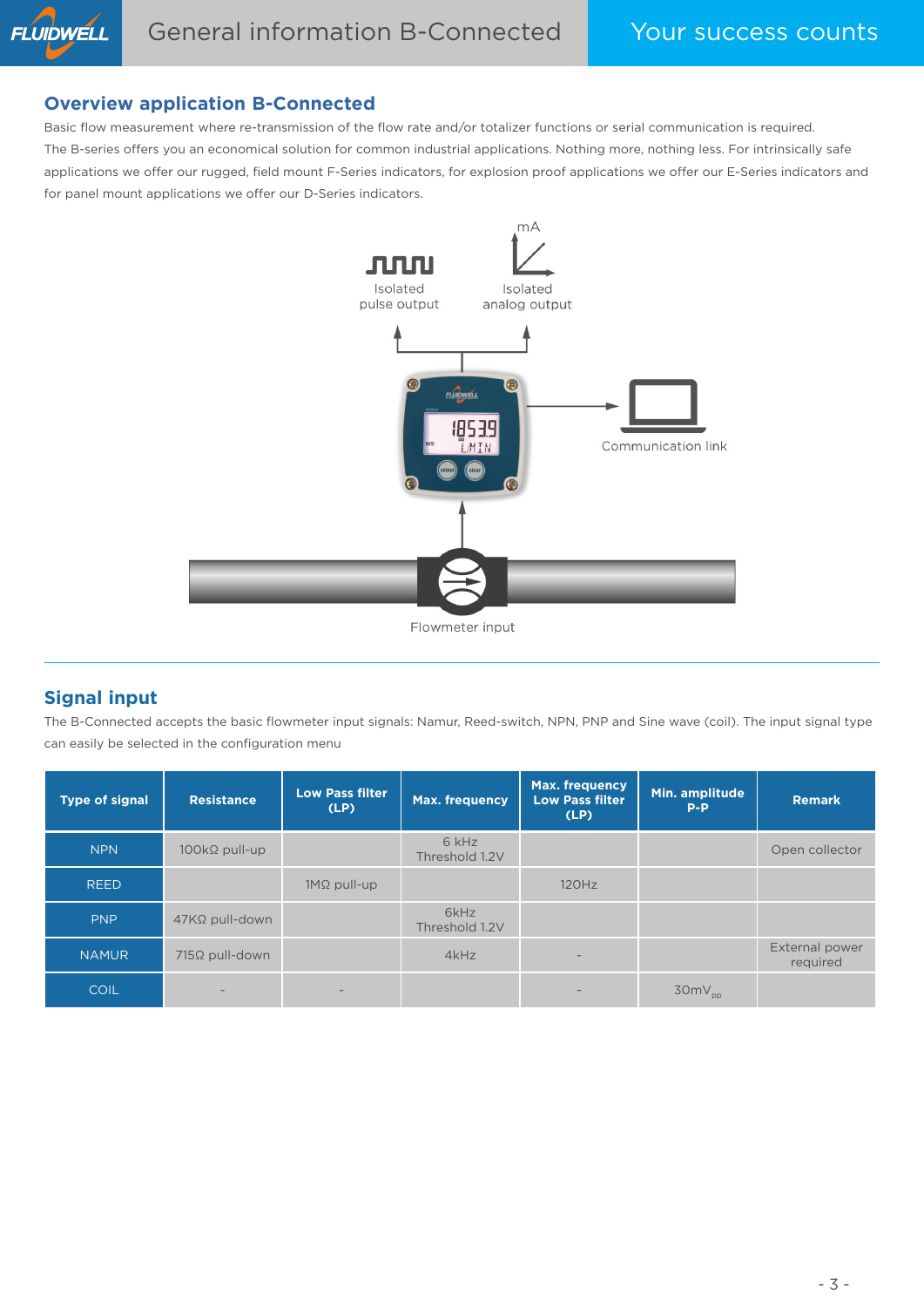

### **Enclosures**

The smart design of the rugged IP65 (Type 4X) GRP enclosure ensures optimal advantages for various mounting possibilities. The B-Connected can be field or wall mounted or directly on the flowmeter. The back cover can be turned in steps of 90°, enabling cable entry from any side.

The standard enclosure will be delivered as follows:

- Blue GRP back cover.
- White GRP front cover with blue polyester front foil and Fluidwell logo.

# **Dimensions enclosure**

#### *GRP field mount enclosure*





Left + right: 16mm/0.63" knock-out hole





# **Terminal connections B-Connected**



| Namur |  |      |
|-------|--|------|
|       |  | 8.2V |

# **B-Connected display example**



# **Customization options**

- Fluidwell blue polyester front foil without logo.
- Custom front foil options. (2, 3, 4 or 5 colors).
- Custom front/back cover color.
- Customized manual cover.
- Customized technical label.
- Customized package label.